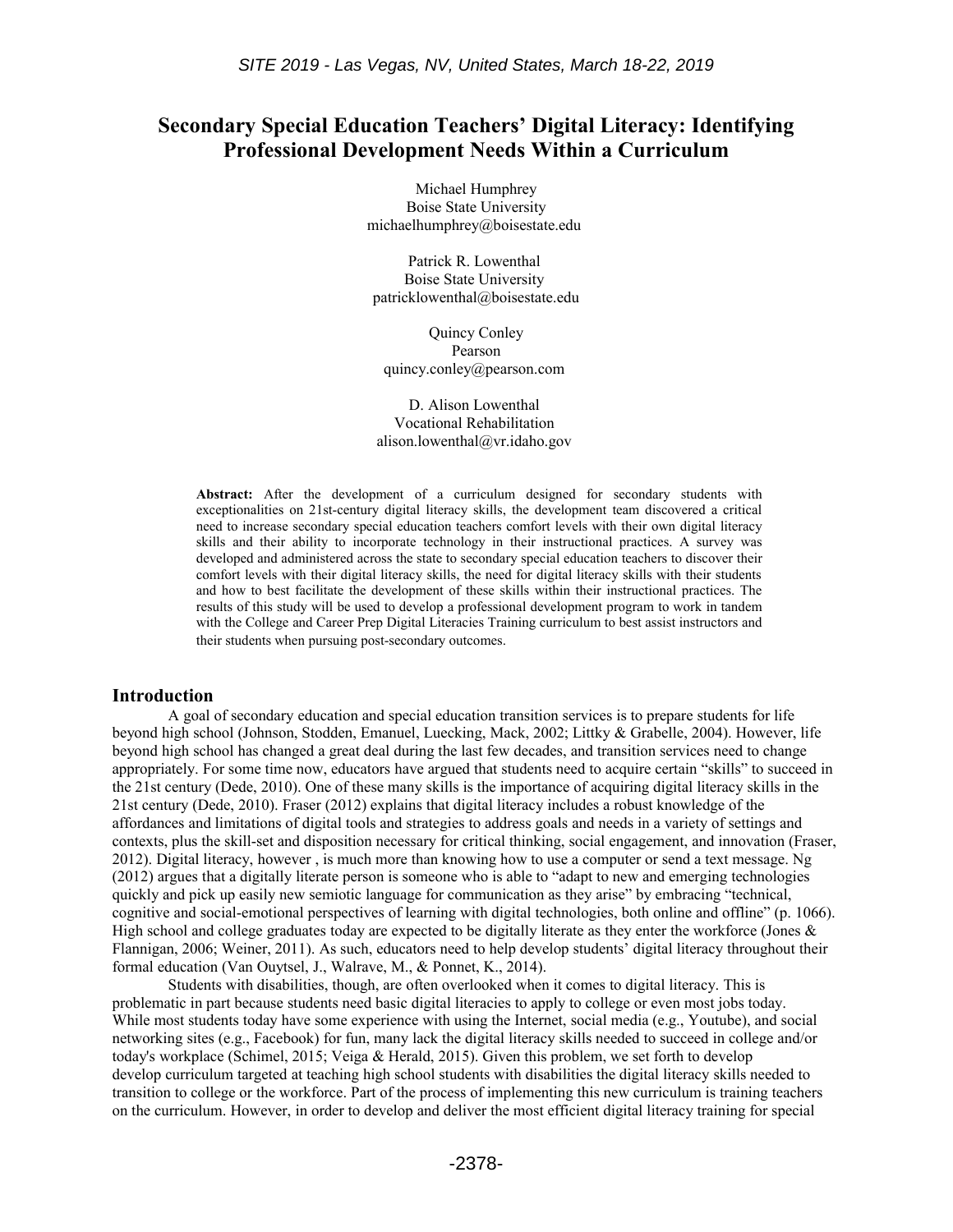education teachers, we needed to first investigate their own digital literacy skills. Therefore, the purpose of this study was to investigate the digital literacy skills of special education teachers in a pacific northwest state.

## **Method**

This study was guided by the following five research questions:

- 1. How digitally literate are special educators?
- 2. How digitally literate are special education students?
- 3. How do special education teachers integrate technology into their classroom?

4. How do special education teachers teach their students digital job seeking skills and how effectively have students acquired digital job seeking skills?

5. What are the best ways (content and format) to support the development of special educators digital literacy skills?

To answer these questions, we developed a survey with 30 questions. The survey was constructed to answer each research question. Part of the survey was aligned with the European Digital Competence Framework for Citizens. The survey was administered to special education teachers at four districts. A total of 103 special education teachers completed the survey, 60 of which self-identified as secondary teachers. We are only presenting the data from the secondary teachers in this paper. The participants teaching experience ranged, with an average of 6.79 years of teaching experience.

### **Results**

We will briefly report some of the main the results based on the research questions guiding the study in the following sections.

### **RQ1: How digitally literate are special educators?**

We asked a range of questions to determine how digitally literate special educators are in our western state. When asked to specifically assess their own digital literacy skills, the secondary special educators on average rated themselves at a 3.83 on a five point scale (see Table 2), with 65% of rating themselves as having good or excellent skills. We then used the European Digital Competence Framework to assess teachers information processing, communication, content creation, and problem solving skills (See Table 1). Out of these four types of skills, teachers self-assessed problem-solving skills the highest (*M*=2.28), followed then by information processing skills (*M*=2.22), communication skills (*M*=2.15), and content creations (*M*=1.75) as the lowest.

| <b>Information Processing Skills</b>                                                                                                               |                                                                                                                                                                            |                                                                                                                                                                                                                              |                       |  |  |  |  |  |
|----------------------------------------------------------------------------------------------------------------------------------------------------|----------------------------------------------------------------------------------------------------------------------------------------------------------------------------|------------------------------------------------------------------------------------------------------------------------------------------------------------------------------------------------------------------------------|-----------------------|--|--|--|--|--|
| <b>Basic</b><br>$22(12.2\%)$                                                                                                                       | Independent<br>$96(53.3\%)$                                                                                                                                                | Proficient<br>$62(34.4\%)$                                                                                                                                                                                                   | Total:180<br>$M=2.22$ |  |  |  |  |  |
| I can look for information online<br>using a search engine. $3(5.0\%)$                                                                             | I can use different search engines<br>to find information. I use some<br>filters when searching (e.g.<br>searching only images, videos,<br>maps). $44 (73.3\%)$            | I can use advanced search<br>strategies (e.g. using search)<br>operators) to find reliable<br>information on the internet. I can<br>use web feeds (like RSS) to be<br>updated with content I am<br>interested in. 13 (21.7%) | Total: 60<br>$M=2.17$ |  |  |  |  |  |
| I know not all online information<br>is reliable. $5(8.3\%)$                                                                                       | I compare different sources to<br>assess the reliability of the<br>information I find. $35(58.3\%)$                                                                        | I can assess the validity and<br>credibility of information using a<br>range of criteria. I am aware of<br>new advances in information<br>search, storage and retrieval. 20<br>$(33.3\%)$                                    | Total: 60<br>$M=2.25$ |  |  |  |  |  |
| I can save or store files or content<br>(e.g. text, pictures, music, videos,<br>web pages) and retrieve them once<br>saved or stored. $14(23.3\%)$ | I classify the information in a<br>methodical way using files and<br>folders to locate these easier. I do<br>backups of information or files I<br>have stored. $17(28.3\%$ | I can save information found on<br>the internet in different formats. I<br>can use cloud information storage<br>services. $29(48.3\%)$                                                                                       | Total: 60<br>$M=2.25$ |  |  |  |  |  |

#### **Table 1. Digital Competence Results**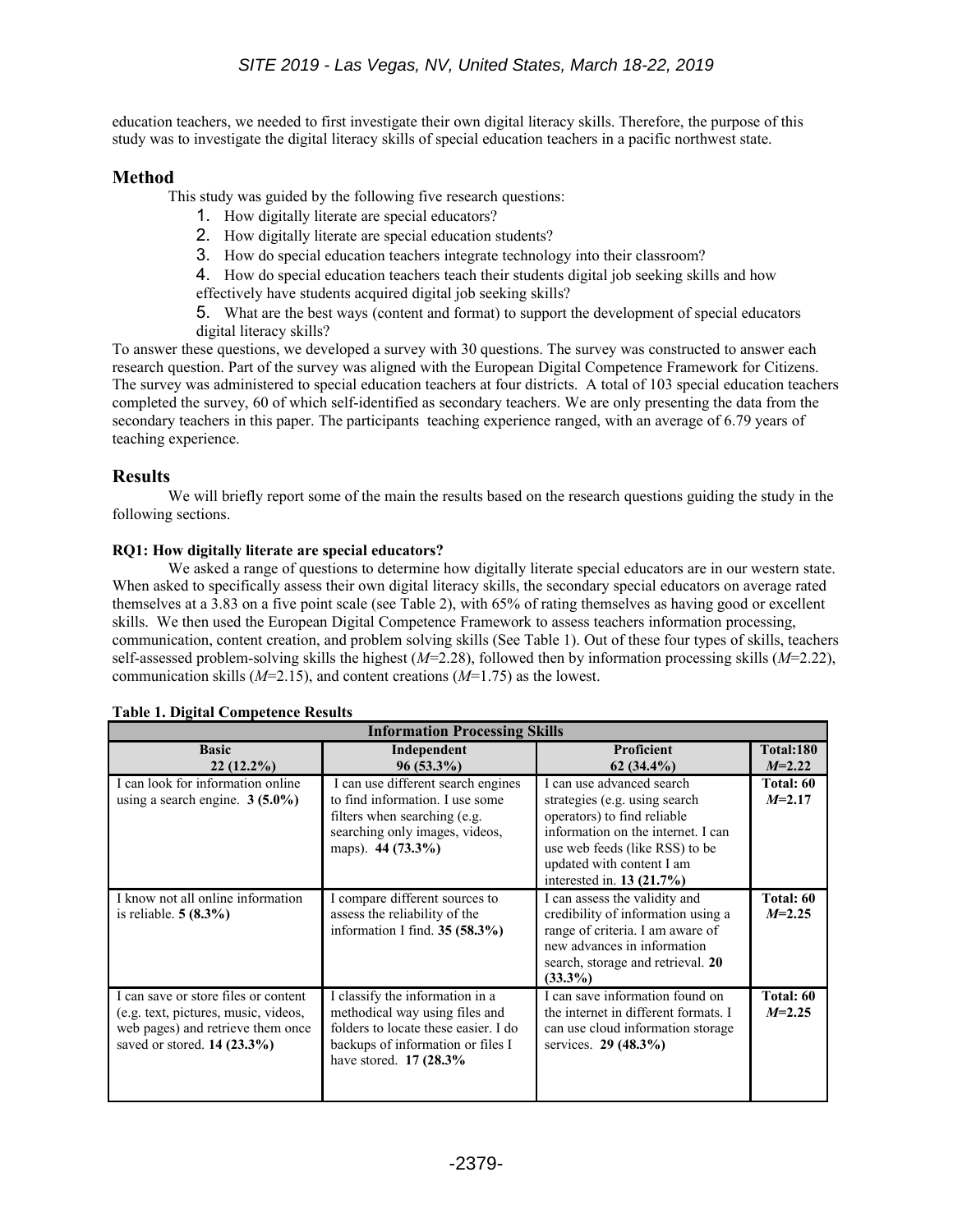| <b>Communication Skills</b>                                                                                                                                                                                                 |                                                                                                                                                                                                                        |                                                                                                                                                                                                                      |                                  |  |  |  |  |
|-----------------------------------------------------------------------------------------------------------------------------------------------------------------------------------------------------------------------------|------------------------------------------------------------------------------------------------------------------------------------------------------------------------------------------------------------------------|----------------------------------------------------------------------------------------------------------------------------------------------------------------------------------------------------------------------|----------------------------------|--|--|--|--|
| <b>Basic</b><br>49 (27.2%%)                                                                                                                                                                                                 | Independent<br>55 (30.6%)                                                                                                                                                                                              | Proficient<br>76 (42.2%)                                                                                                                                                                                             | <b>Total:</b><br>180<br>$M=2.15$ |  |  |  |  |
| a. I can communicate with others<br>using mobile phone, Voice over IP<br>(e.g. Skype) e-mail or chat – using<br>basic features (e.g. voice<br>messaging, SMS, send and receive<br>e-mails, text exchange). 23<br>$(38.3\%)$ | I can use advanced features of<br>several communication tools. 10<br>$(16.7\%)$                                                                                                                                        | I actively use a wide range of<br>communication tools (e-mail, chat,<br>SMS, instant messaging, blogs,<br>micro-blogs, social networks) for<br>online communication. 27 (45%)                                        | Total: 60<br>$M = 2.07$          |  |  |  |  |
| I can share files and content using<br>simple tools (e.g., emailing a<br>colleague a word file) 10 (16.7%)                                                                                                                  | I can use collaboration tools and<br>contribute to shared<br>documents/files someone else has<br>created (e.g., a Google Doc) 17<br>$(28.3\%)$                                                                         | I can create and manage content<br>with collaboration tools (e.g.<br>electronic calendars, project<br>management systems, online<br>proofing, online spreadsheets). 33<br>(55%)                                      | Total: 60<br>$M=2.38$            |  |  |  |  |
| a. I am aware of social<br>networking sites and online<br>collaboration tools. 16 (26.7%)                                                                                                                                   | b. I pass on or share knowledge<br>with others online (e.g. through<br>social networking tools or in<br>online communities). 28 (46.7%)                                                                                | c. I can regularly use social<br>networking sites and online<br>collaboration tools to<br>communicate and collaborate with<br>others, some of which I have never<br>met face-to-face. 16 (26.7%)                     | Total: 60<br>$M = 2.00$          |  |  |  |  |
|                                                                                                                                                                                                                             | <b>Content Creation Skills</b>                                                                                                                                                                                         |                                                                                                                                                                                                                      |                                  |  |  |  |  |
| <b>Basic</b><br>68 (37.9%)                                                                                                                                                                                                  | Independent<br>88 (49.2%)                                                                                                                                                                                              | <b>Proficient</b><br>23 (12.8%)                                                                                                                                                                                      | <b>Total:</b><br>179<br>$M=1.75$ |  |  |  |  |
| I can produce simple digital<br>content (e.g. text, tables, images,<br>audio files) in at least one format<br>using digital tools. $35(58.3\%)$                                                                             | I can produce complex digital<br>content in different formats (e.g.<br>text, tables, images, audio files). I<br>can use tools/editors for creating<br>web page or blog using templates<br>(e.g. WordPress). 20 (33.3%) | I can produce or modify complex,<br>multimedia content in different<br>formats, using a variety of digital<br>platforms, tools and environments.<br>I can create a website using a<br>programming language. 5 (8.3%) | Total: 60<br>$M=1.50$            |  |  |  |  |
| I can make basic editing to<br>content produced by others. 12<br>$(20.3\%)$                                                                                                                                                 | I can apply basic formatting (e.g.<br>insert footnotes, charts, tables) to<br>the content I or others have<br>produced. 35 (59.3%)                                                                                     | I can use advanced formatting<br>functions of different tools (e.g.<br>mail merge, merging documents of<br>different formats, using advanced<br>formulas, macros). 12 (20.3%)                                        | Total: 59<br>$M = 2.00$          |  |  |  |  |
| I know that content can be<br>covered by copyright. 21 (35%)                                                                                                                                                                | I know how to reference and reuse<br>content covered by copyright. 33<br>(55%)                                                                                                                                         | I know how to apply licenses and<br>copyrights. 6 (10%)                                                                                                                                                              | Total: 60<br>$M=1.75$            |  |  |  |  |
| <b>Problem Solving Skills</b>                                                                                                                                                                                               |                                                                                                                                                                                                                        |                                                                                                                                                                                                                      |                                  |  |  |  |  |
| <b>Basic</b><br>89 (49.4%)                                                                                                                                                                                                  | Independent<br>71 (39.4%)                                                                                                                                                                                              | Proficient<br>$20(11.1\%)$                                                                                                                                                                                           | Total:<br>180<br>$M=2.28$        |  |  |  |  |
| I can find support and assistance<br>when a technical problem occurs<br>or when using a new device,<br>program or application. 25<br>(41.7%)                                                                                | I can solve most of the more<br>frequent problems that arise when<br>using digital technologies. 27<br>(45%)                                                                                                           | I can solve almost all problems<br>that arise when using digital<br>technology. $8(13.3\%)$                                                                                                                          | Total: 60<br>$M=1.72$            |  |  |  |  |
| I know how to solve some routine<br>problems (e.g. close program, re-<br>start computer, re-install/update<br>program, check internet<br>connection). 35 (58.3%)                                                            | I can use digital technologies to<br>solve (non-technical) problems. I<br>can select a digital tool that suits<br>my needs and assess its<br>effectiveness.18 (30%)                                                    | I can choose the right tool, device,<br>application, software or service to<br>solve (non-technical) problems. 7<br>(11.7%)                                                                                          | Total: 60<br>$M=2.53$            |  |  |  |  |
| I am aware that I need to update<br>my digital skills regularly. 29<br>$(48.3\%)$                                                                                                                                           | I regularly update my digital<br>skills. I am aware of my limits and<br>try to fill my gaps. $26 (43.3%)$                                                                                                              | I frequently update my digital<br>skills. 5 (8.3%)                                                                                                                                                                   | Total: 60<br>$M=2.60$            |  |  |  |  |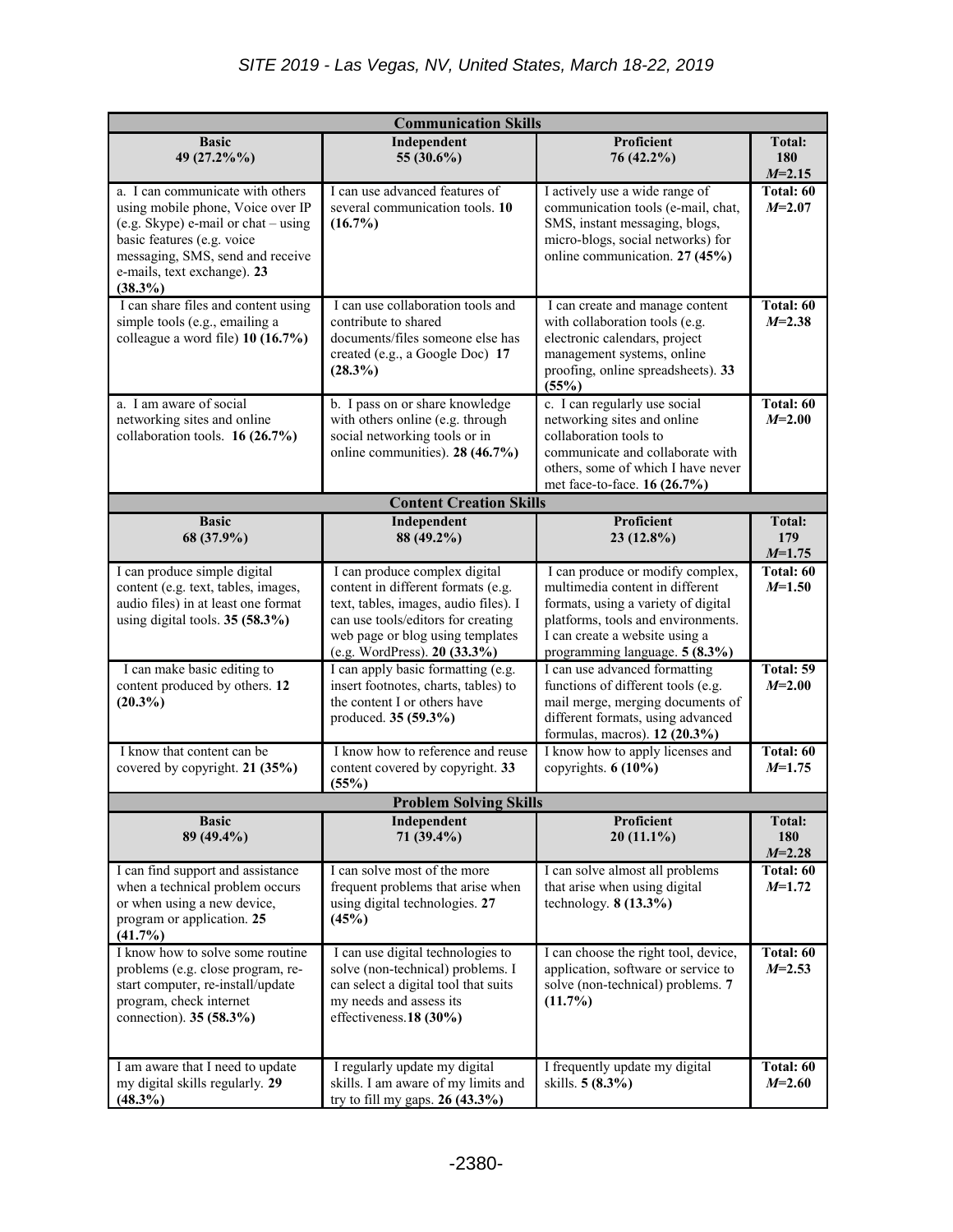#### **RQ2: How digitally literate are special education students?**

When asked to rate how digitally literate their students were, the secondary special educators rated their students digitally literacy skills on average a 2.90 on a 5.0 scale, with them rating 70% of their students as having poor to average digital literacy skills. They went on to further assess their students skills at accomplishing some specific tasks. They identified their students use of social media as the strongest (see Table 2). For instance, when asked how effectively can their students use social media responsibly, they rated their students on average 2.38 on a 5.0 scale; when asked how effectively their students can search and apply for jobs online, they rated them 2.17 on a 5.0 scale; and finally, when asked how effectively their students can communicate professionally online, they rated them 2.11 on a 5.0 scale.

We later asked them what digital literacy skills they think most students need The secondary special educators pointed out students need to accomplish basic tasks such as logging into a computer, emailing, and word processing to more advanced skills such as the ability to communicate effectively online and digital citizenship and being safe online.

#### **RQ3: How do special education teachers integrate technology into their classroom?**

We were specifically interested in how special educators assessed their ability to integrate technology into their classroom. When asked how effectively they integrate technology, the secondary special educators generally reported that they think that they do a good job, rating themselves on average as 3.12 on a 5.0 scale, with 28.7% reporting that they do this effectively and 58.3% reporting that they do this moderately effectively. We then asked how they would rate their ability to incorporate technology into their instruction by asking them how effectively they address the following specific ISTE standards for teachers (on a 5.0 scale ranging from very ineffectively to very effectively):

- To facilitate and inspire learning and creativity: *M=*3.05
- Designing and develop digital age learning experiences and assessments: *M=*2.88
- To model digital age work and learning: *M=*3.16
- To promote and model digital citizenship and responsibility: *M=*3.34
- To engage in professional growth and leadership: *M=*3.29

See Table 2 for more details.

#### **RQ4: How do special education teachers teach their students digital job seeking skills and how effectively have students acquired digital job seeking skills?**

We were then interested in learning how well secondary special educators taught digital job seeking skills and or how well they believed their students had acquired such skills. When asked how well do you prepare your students to use the Internet to search for a job, the secondary special educators on average reported 2.47 on a 5.0 scale with 42.1% reporting that they do this moderately effective. Then when asked how effectively can your students search and apply for jobs online, they reported on average 2.17 on a 5.0 scale, with over 61% reporting that their students are very effective or ineffective at doing this.

#### **RQ5: What are the best ways (content and format) to support the development of special educators digital literacy skills?**

Finally, we were interested in learning what the best ways to support the development of special educators digital literacy skills. For instance, we asked the secondary special educators the following:

- What types of support would help further develop your digital literacy skills and integrate technology effectively into your classroom?
- What digital literacy skills do most teachers need?
- What digital literacy skills do most students need?

While a complete reporting of these results is beyond the page limit of this proceedings, the secondary special educators identified things such as more equipment (e.g., laptops, tablets), additional training on equipment, targeted professional development on how to integrate technology specifically into special education classrooms with diverse students with diverse needs, and finally more time to engage in aforementioned professional development. Then when specifically asked about what types of digital literacy skills needed, the answers ranged from the basics of Microsoft Office or Google Apps to more advanced things such as content creation.

### **Table 2. Perceptions of Digital Literacy and Integration Skills**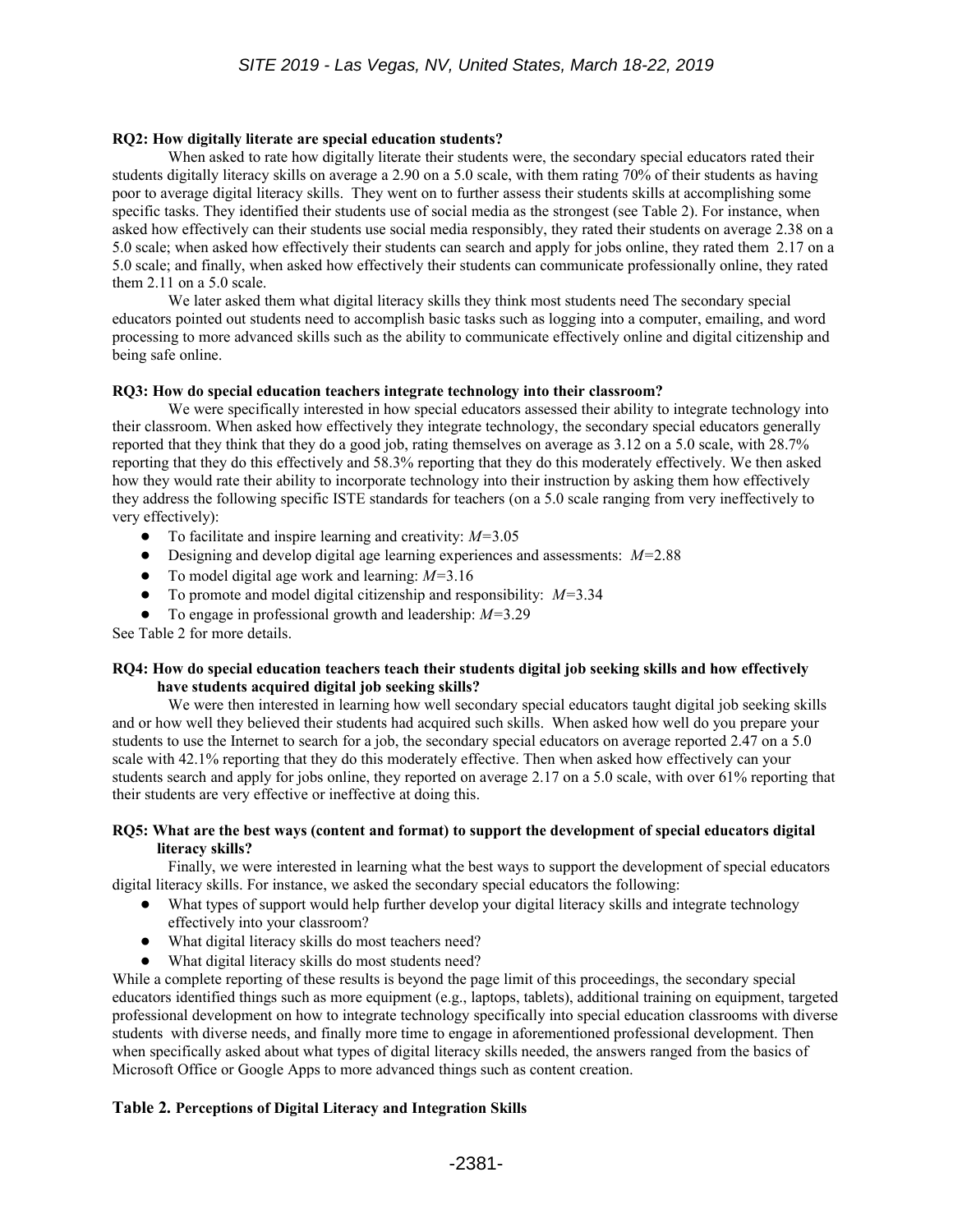|                                                                                                | $\mathbf{1}$   | $\overline{2}$ | 3          | $\overline{\mathbf{4}}$ | $\overline{5}$ | $\boldsymbol{M}$ |  |
|------------------------------------------------------------------------------------------------|----------------|----------------|------------|-------------------------|----------------|------------------|--|
| How would you rate your digital literacy skills? <sup>1</sup>                                  | $\theta$       | $\overline{c}$ | 19         | 26                      | 13             | 3.8              |  |
|                                                                                                | $(0\%)$        | $(3.3\%)$      | (32%)      | $(43.3\%)$              | (21.7%)        | 3                |  |
| How would you rate your students' digital literacy skills? <sup>1</sup>                        | 3              | 20             | 22         | 10                      | 5              | 2.9              |  |
|                                                                                                | (5%)           | $(33.3\%)$     | (36.7%)    | $(16.7\%)$              | $(8.3\%)$      | $\theta$         |  |
| How important are digital literacy skills in this day and age? <sup>2</sup>                    | $\theta$       | $\theta$       | 2          | 23                      | 35             | 4.4              |  |
|                                                                                                | $(0\%)$        | $(0\%)$        | $(3.3\%)$  | (38.3%)                 | $(58.3\%)$     | 8                |  |
| Over the past year, how often did you encounter difficulties<br>using technology? <sup>3</sup> |                | 39             | 14         | 7                       | $\Omega$       | 2.4              |  |
|                                                                                                |                | (65%)          | $(23.3\%)$ | $(11.7\%)$              | $(0\%)$        | 7                |  |
| How effectively do you integrate technology into your teaching?                                | $\overline{c}$ | 6              | 35         | 17                      | $\theta$       | 3.1              |  |
|                                                                                                | $(3.3\%)$      | $(10\%)$       | $(58.3\%)$ | (28.3%)                 | $(0\%)$        | 2                |  |
| How effectively can your students search and apply for jobs                                    | 18             | 17             | 18         | 5                       | $\theta$       | 2.1              |  |
| online?                                                                                        | (31%)          | $(29.3\%)$     | (31%)      | $(8.6\%)$               | $(0\%)$        | 7                |  |
| How well do you prepare your students to use the Internet to                                   | 13             | 12             | 24         | 8                       | $\theta$       | 2.4              |  |
| search for a job? 4                                                                            | (23%)          | $(21.1\%)$     | $(42.1\%)$ | (14%)                   | $(0\%)$        | 7                |  |
| How effectively can your students communicate professionally                                   | 18             | 18             | 19         | 1                       | $\mathbf{1}$   | 2.1              |  |
| online? <sup>4</sup>                                                                           | $(31.6\%)$     | $(31.6\%)$     | $(33.3\%)$ | $(1.8\%)$               | $(1.7\%)$      |                  |  |
| How effectively can your students use social media responsibly?                                | 6              | 26             | 24         | 2                       | $\Omega$       | 2.3              |  |
|                                                                                                | $(10.3\%)$     | $(44.8\%)$     | $(41.4\%)$ | $(3.4\%)$               | $(0\%)$        | 8                |  |
| How would you rate your ability to incorporate technology in your instruction:                 |                |                |            |                         |                |                  |  |
| --To facilitate and inspire learning and creativity: 4                                         | 2              | 10             | 33         | 11                      | 3              | 3.0              |  |
|                                                                                                | $(3.9\%)$      | (17%)          | (56%)      | (19%)                   | $(5.1\%)$      | 5                |  |
| --Designing and develop digital age learning experiences and                                   | 6              | 8              | 29         | 15                      | 1              | 2.8              |  |
| assessments: 4                                                                                 | $(10.2\%)$     | $(13.6\%)$     | $(49.2\%)$ | $(25.4\%)$              | $(1.7\%)$      | 8                |  |
| --To model digital age work and learning: 4                                                    | 4              | 9              | 24         | 16                      | 5              | 3.1              |  |
|                                                                                                | (7%)           | $(15.5\%)$     | $(41.4\%)$ | (27.6%)                 | $(8.6\%)$      | 6                |  |
| --To promote and model digital citizenship and responsibility: 4                               | 3              | 7              | 24         | 17                      | 8              | 3.3              |  |
|                                                                                                | (5%)           | $(11.2\%)$     | $(40.7\%)$ | $(28.8\%)$              | $(13.6\%)$     | $\overline{4}$   |  |
| --To engage in professional growth and leadership: 4                                           | 3              | 9              | 21         | 20                      | 6              | 3.2              |  |
|                                                                                                | (5%)           | $(15.3\%)$     | $(35.6\%)$ | $(33.9\%)$              | $(10.2\%)$     | 9                |  |

[1] (1) Terrible --- Excellent  $(5)$ ; [2] (1) Very Unimportant --- Very Important  $(5)$ ; [3] (1) Never --- Very Often  $(5)$ ; [4] (1) Very ineffectively --- Very effectively (5)

# **Discussion**

The results suggest that secondary special educators believe that their digital literacy skills are stronger than their students but still not as strong as they could or should be. These educators recognize the importance of digital literacy skills in the 21st century but still need targeted professional development to help them not only integrate technology into their curriculum but specifically to help students learn to use technology to acquire post-school outcomes such as getting competitive and integrated employment. However, additional research is still needed to verify that these educators actually have the digital literacy and integration skills that they report but also the best ways to support these educators in further developing their digital literacy and integration skills. For instance, questions remain such as whether a professional development workshop or course for inservice teachers would be enough or whether teacher education programs need to do a better job developing these skills early in a teachers professional preparation (e.g., during teacher education programs). Further, the open-ended responses in this study suggest that secondary special educators have different needs in terms of professional development, while some need to develop some basic skills (e.g., word processing) others are more advanced and in a place to develop more advanced skills.

# **References**

Dede, C. (2010). Comparing frameworks for 21st century skills. In J. A. Bellanca (Ed.), *21st century skills: Rethinking how students learn* (pp. 51-76). Bloomington, IN: Solution Tree Press.

- Fraser, J. (2012, May). 20 ways of thinking about digital literacy in higher education. *The Guardian*. Retrieved from http://www.theguardian.com/higher-educationnetwork/blog/2012/may/15/digital-literacy-in-universities
- Johnson, D. R., Stodden, R. A., Emanuel, E. J., Luecking, R., & Mack,M. (2002). Current challenges facing secondary education and transition services for youth with disabilities: What research tells us. *Exceptional Children, 68*(4), 519–31.